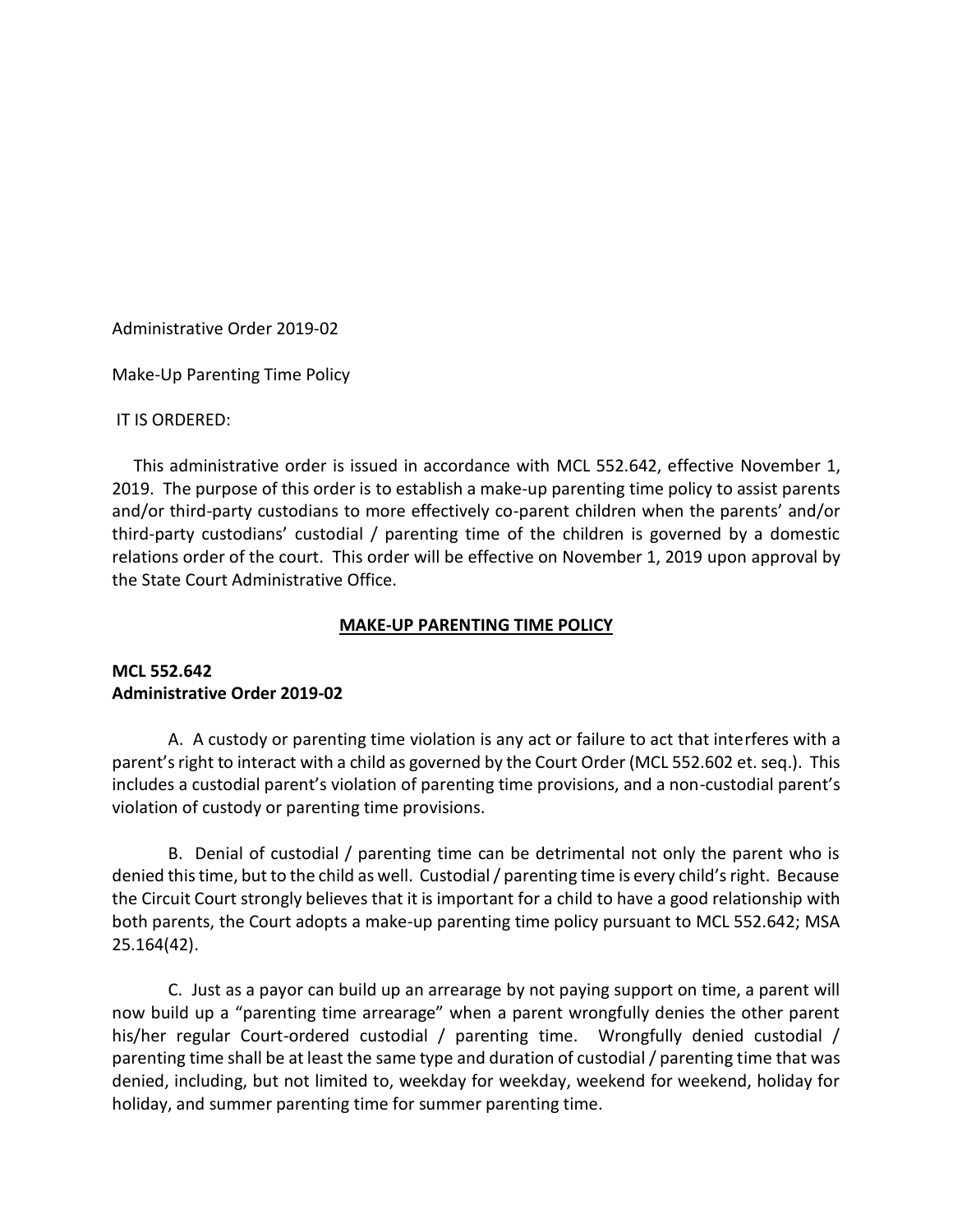D. The make-up custodial / parenting time shall be taken at a time determined by the wrongfully denied parent within ninety-three (93) days of the date the wrongfully denied parent was awarded the make-up custodial / parenting time or as otherwise ordered by the Court.

E. In order to assure that the Friend of the Court has the correct information upon which to base custody / parenting time violations, the following procedure is adopted.

Within fifty-six (56) days of an alleged, wrongfully denied custodial / parenting time, the wrongfully denied parent shall advise the Hillsdale County Friend of the Court **in writing** of the date(s) of alleged wrongfully denied custodial / parenting time. Within fourteen (14) days of receipt of the complaint, if the Friend of the Court determines that action should be taken, the office of the Friend of the Court shall send to each parent a notice of the application of this policy. This notice shall contain the following statement in boldface type of not less than 12 points.

## **FAILURE TO RESPOND IN WRITING TO THE OFFICE OF THE FRIEND OF THE COURT WITHIN TWENTY-ONE (21) DAYS AFTER THIS NOTICE WAS SENT SHALL BE CONSIDERED AS AN AGREEMENT THAT PARENTING TIME WAS WRONGFULLY DENIED AND THAT THE MAKE-UP PARENTING TIME POLICY ESTABLISHED BY THE COURT WILL BE APPLIED.**

F. The date of the postmark will be used to determine whether either party has complied within the time limits.

G. If the parent makes a timely reply with an explanation as to why s/he feels custodial / parenting time was not wrongfully denied, the Friend of the Court shall do one (1) or more of the following.

- 1. Apply the make-up parenting time policy
- 2. Schedule a joint meeting.
- 3. Schedule mediation.
- 4. Commence civil contempt proceedings.
- 5. File a motion for modification of existing parenting time provisions to ensure parenting time, unless contrary to the best interest of the child.

H. The Friend of the Court may decline to address the alleged custody/parenting time violation under any of the following circumstances:

- 1. The parent filing the complaint must have previously submitted two (2) or more complaints that have been determined by the Court as unwarranted, costs were assessed as a result, and the party has not paid these costs.
- 2. The alleged violation occurred more than fifty-six (56) days before the complaint was filed.
- 3. The custody or parenting time order does not include an enforceable provision that is relevant to the custody or parenting time order violation alleged in the complaint.